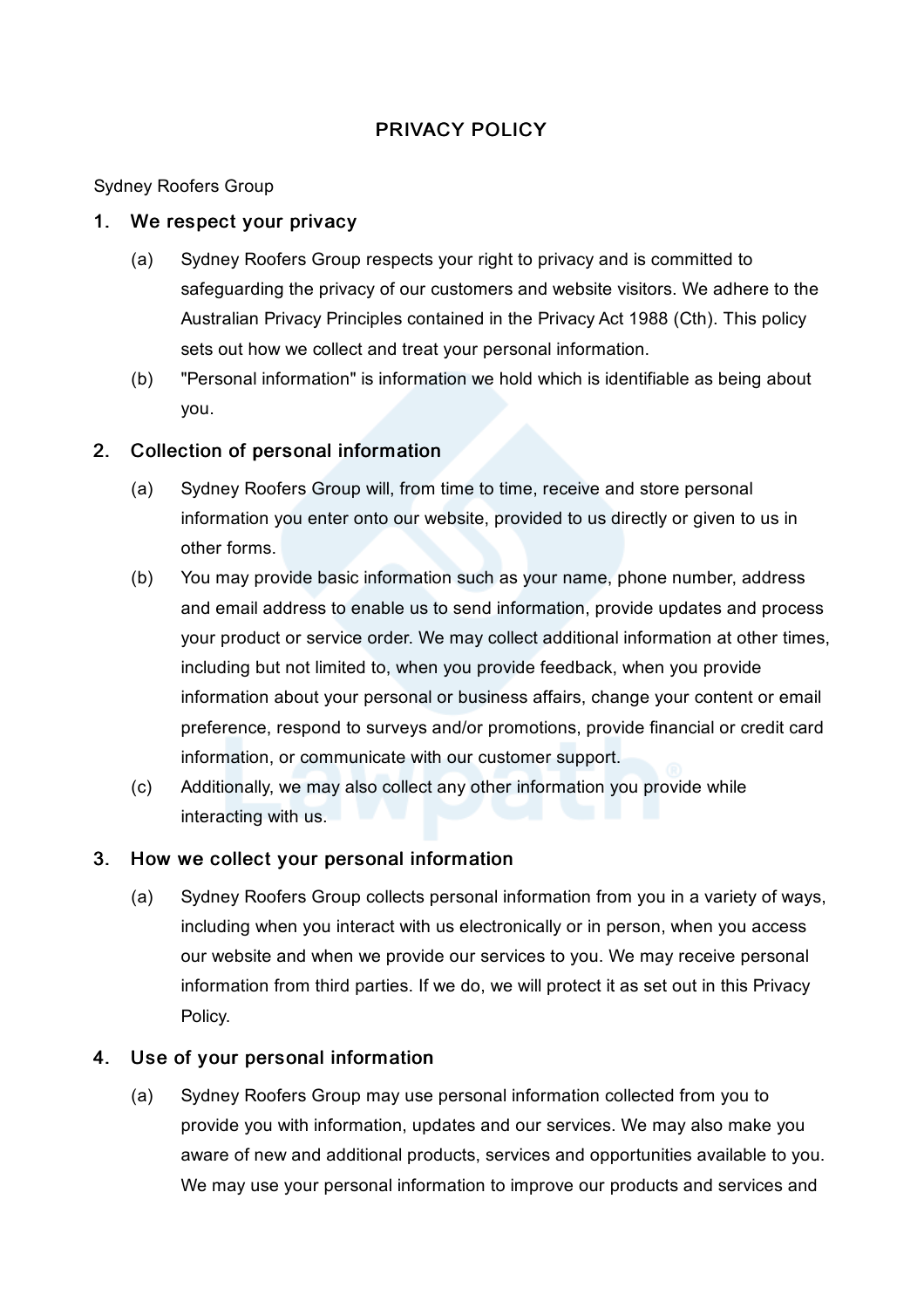better understand your needs.

(b) Sydney Roofers Group may contact you by a variety of measures including, but not limited to telephone, email, sms or mail.

### 5. Disclosure of your personal information

- (a) We may disclose your personal information to any of our employees, officers, insurers, professional advisers, agents, suppliers or subcontractors insofar as reasonably necessary for the purposes set out in this Policy. Personal information is only supplied to a third party when it is required for the delivery of our services.
- (b) We may from time to time need to disclose personal information to comply with a legal requirement, such as a law, regulation, court order, subpoena, warrant, in the course of a legal proceeding or in response to a law enforcement agency request.
- (c) We may also use your personal information to protect the copyright, trademarks, legal rights, property or safety of Sydney Roofers Group, www.sydneyroofers.net.au, its customers or third parties.
- (d) Information that we collect may from time to time be stored, processed in or transferred between parties located in countries outside of Australia.
- (e) If there is a change of control in our business or a sale or transfer of business assets, we reserve the right to transfer to the extent permissible at law our user databases, together with any personal information and non-personal information contained in those databases. This information may be disclosed to a potential purchaser under an agreement to maintain confidentiality. We would seek to only disclose information in good faith and where required by any of the above circumstances.
- (f) By providing us with personal information, you consent to the terms of this Privacy Policy and the types of disclosure covered by this Policy. Where we disclose your personal information to third parties, we will request that the third party follow this Policy regarding handling your personal information.

## 6. Security of your personal information

- (a) Sydney Roofers Group is committed to ensuring that the information you provide to us is secure. In order to prevent unauthorised access or disclosure, we have put in place suitable physical, electronic and managerial procedures to safeguard and secure information and protect it from misuse, interference, loss and unauthorised access, modification and disclosure.
- (b) The transmission and exchange of information is carried out at your own risk. We cannot guarantee the security of any information that you transmit to us, or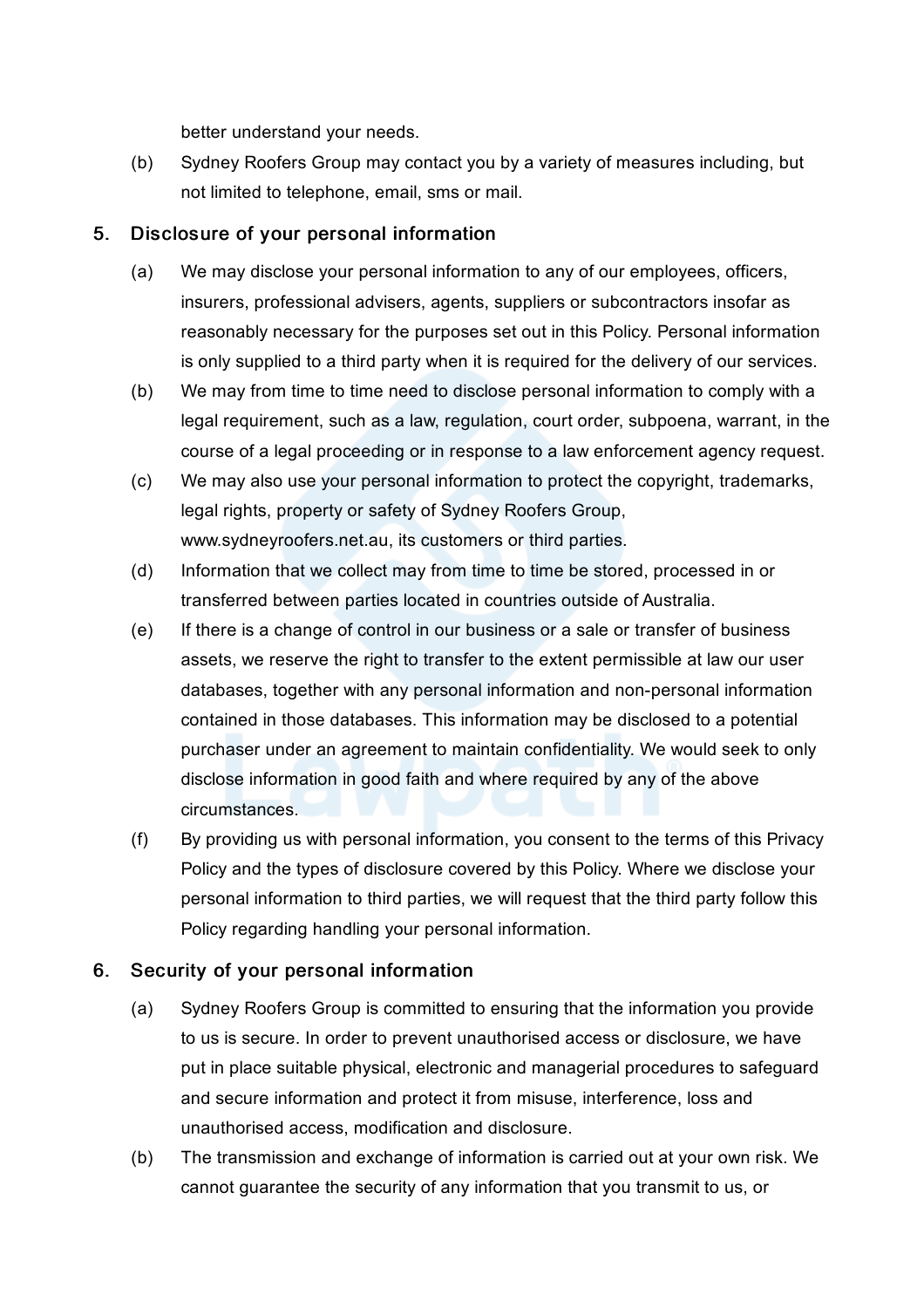receive from us. Although we take measures to safeguard against unauthorised disclosures of information, we cannot assure you that personal information that we collect will not be disclosed in a manner that is inconsistent with this Privacy Policy.

### 7. Access to your personal information

- (a) You may request details of personal information that we hold about you in accordance with the provisions of the Privacy Act 1988 (Cth). A small administrative fee may be payable for the provision of information. If you would like a copy of the information, which we hold about you or believe that any information we hold on you is inaccurate, out of date, incomplete, irrelevant or misleading, please email us at sales@sydneyroofers.net.au.
- (b) We reserve the right to refuse to provide you with information that we hold about you, in certain circumstances set out in the Privacy Act.

### 8. Complaints about privacy

(a) If you have any complaints about our privacy practises, please feel free to send in details of your complaints to , Lane Cove, New South Wales, 2066. We take complaints very seriously and will respond shortly after receiving written notice of your complaint.

### 9. Changes to Privacy Policy

(a) Please be aware that we may change this Privacy Policy in the future. We may modify this Policy at any time, in our sole discretion and all modifications will be effective immediately upon our posting of the modifications on our website or notice board. Please check back from time to time to review our Privacy Policy.

#### 10. Website

#### (a) When you visit our website

When you come to our website (www.sydneyroofers.net.au) we may collect certain information such as browser type, operating system, website visited immediately before coming to our site, etc. This information is used in an aggregated manner to analyse how people use our site, such that we can improve our service.

### (b) Cookies

We may from time to time use cookies on our website. Cookies are very small files which a website uses to identify you when you come back to the site and to store details about your use of the site. Cookies are not malicious programs that access